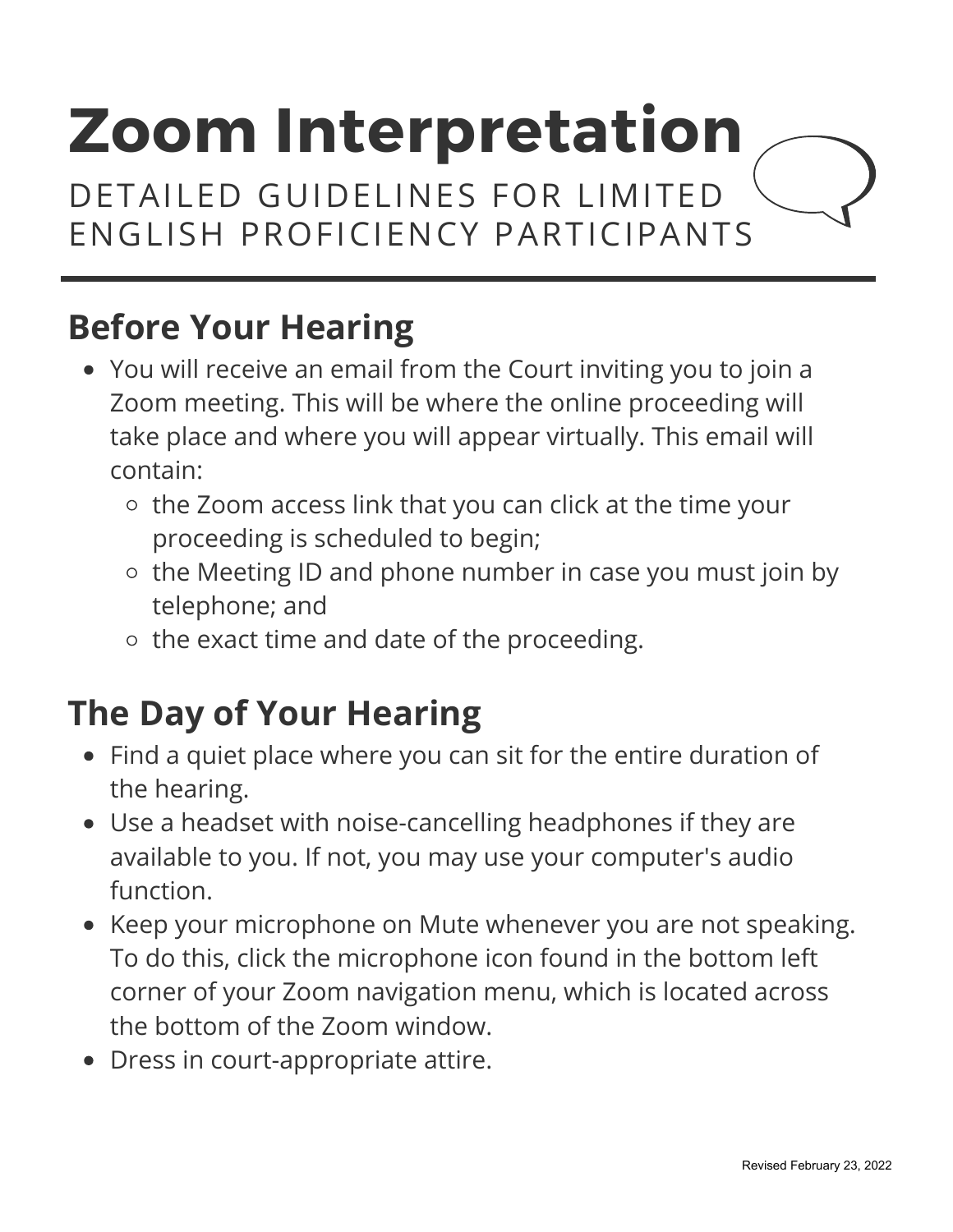DETAILED GUIDELINES FOR LIMITED ENGLISH PROFICIENCY PARTICIPANTS

## **Joining the Zoom Call**

- If you are connecting by video using your computer's webcam, click the Meeting URL in your invitation email.
	- o Please enter your full name as your display name.
	- o Select that you would like to connect with audio and video. Then, click "Join."
	- o Your screen will say "Wait for the host to let you in." This means that you are in the right place. This is the virtual waiting room.
- If you are connecting by telephone, dial the phone number provided in your invitation email.
	- As soon as you hear someone speaking, enter the Meeting ID number in your invitation email and press #.
	- $\circ$  When you hear someone speaking again, press # again.
	- You will then be on the Zoom call. If it is silent, you are in the waiting room and the Court will admit you when it is time for you to testify. Please remain on the line.
	- When you are admitted into the hearing, you will receive an automated message stating that your audio is muted. You will then be instructed by the Court to unmute by pressing \*6.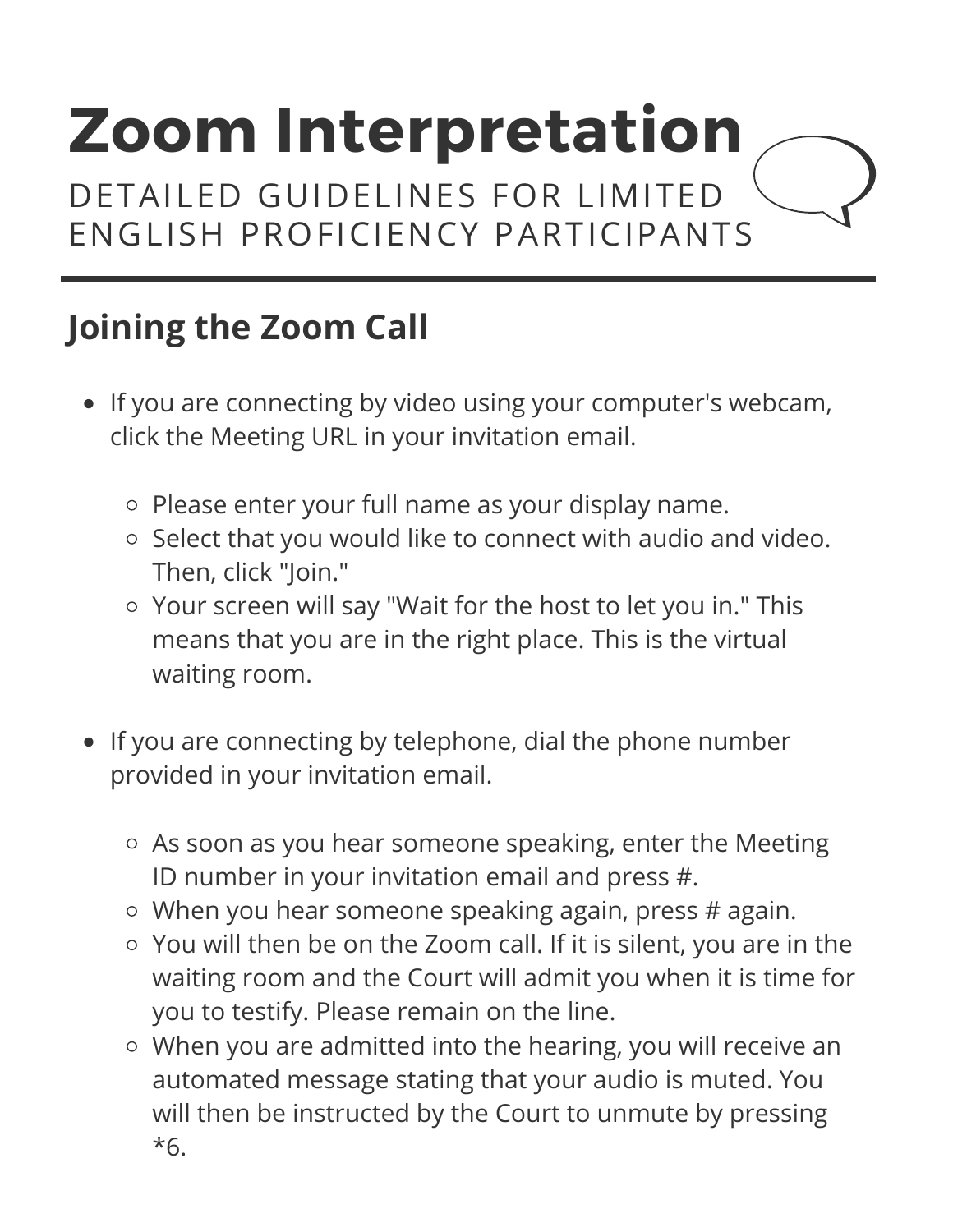DETAILED GUIDELINES FOR LIMITED ENGLISH PROFICIENCY PARTICIPANTS

#### **Working with Your Language Interpreter**

- When proceedings begin, the interpreter may briefly interpret for you in your language to ensure that you can hear and understand each other.
- The Court or your attorney may ask you preliminary questions, which will be interpreted for you. The interpreter will also interpret your answers into English.
- Zoom has a feature called the Zoom Interpretation Function (ZIF), which allows your interpreter to provide simultaneous interpretation--that is, interpretation at the same time that any participant is speaking. Court staff will have explained how to access this function sometime prior to your hearing. The interpreter will also instruct you to select your language channel.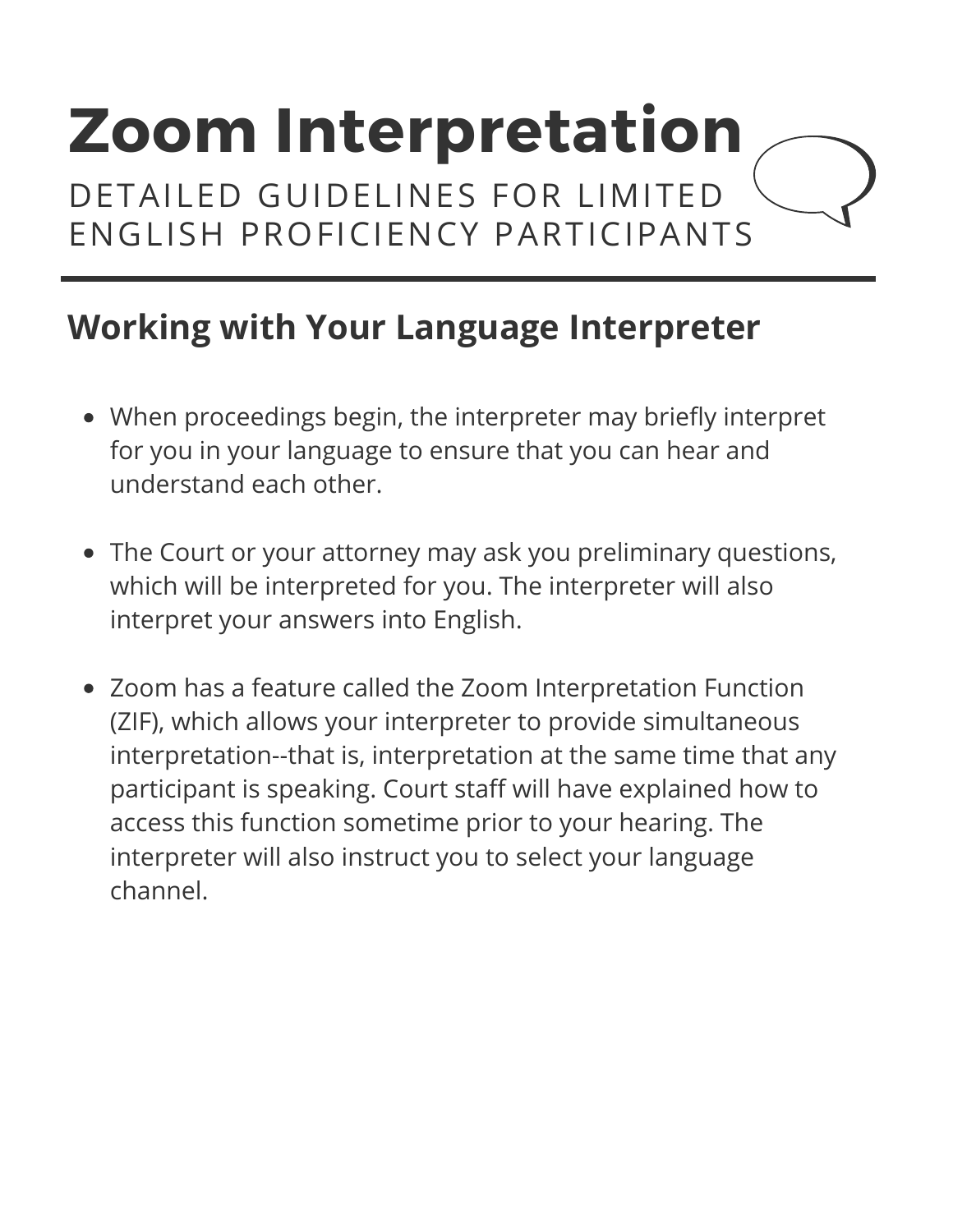DETAILED GUIDELINES FOR LIMITED ENGLISH PROFICIENCY PARTICIPANTS

- Once the ZIF is activated, depending on what device you are using, click on the following:
	- Computer: Globe icon at the bottom right of your screen.
	- o Phone App: 3 dots on the bottom right.
		- **Note:** Dialing into the proceeding via telephone not using the app will not allow the ZIF to be used.
	- Tablet: 3 dots on the top right.
- Select your language. The interpreter will join you on the same channel to interpret simultaneously.
- The interpreter may instruct you to click on "Mute Original Audio" in order for the Court to hear only the interpretation. The interpreter will still hear you.
- If you have a question for the Court while you are in your language channel, raise your hand to get the Judge's attention and ask your question. The interpreter will interpret your question for the Court and interpret the answer for you.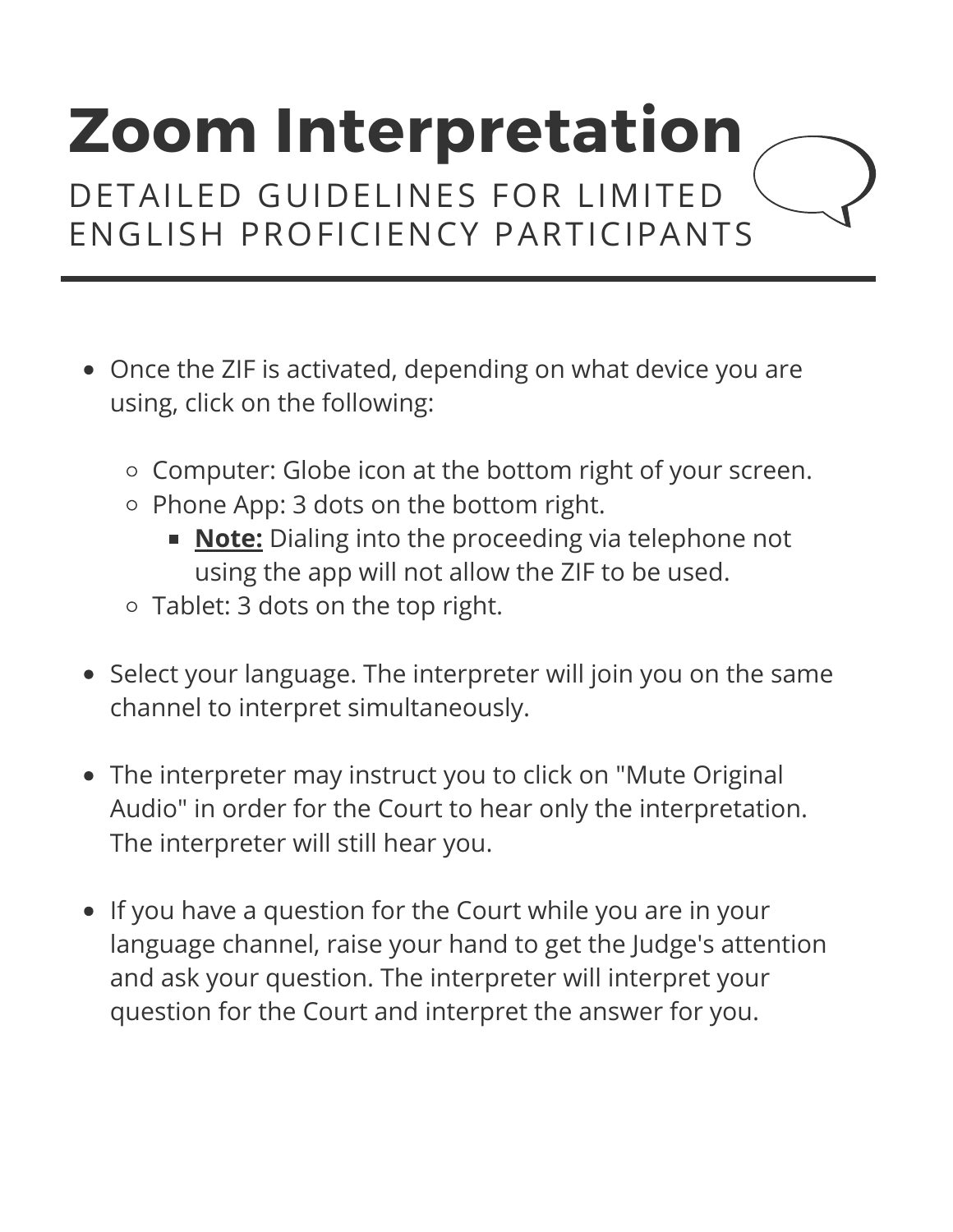DETAILED GUIDELINES FOR LIMITED ENGLISH PROFICIENCY PARTICIPANTS

• The interpreter may ask you to switch back to the English language channel if the Judge has additional questions or wants to hear your testimony.

### **Breakout Rooms**

- During the proceeding, if you would like to speak to your attorney confidentially, you will be placed into a virtual breakout room on Zoom with the Court's permission. With your permission and permission from the Court, your interpreter may be present in this breakout room to facilitate the conversation.
- To use breakout rooms, the Court will invite you to join one.
	- Using your computer or phone/tablet app, a popup will appear and you will click "join" or "Join Breakout Room."
	- Dialing in on your phone, there is no need to do anything. You will automatically be placed in the room.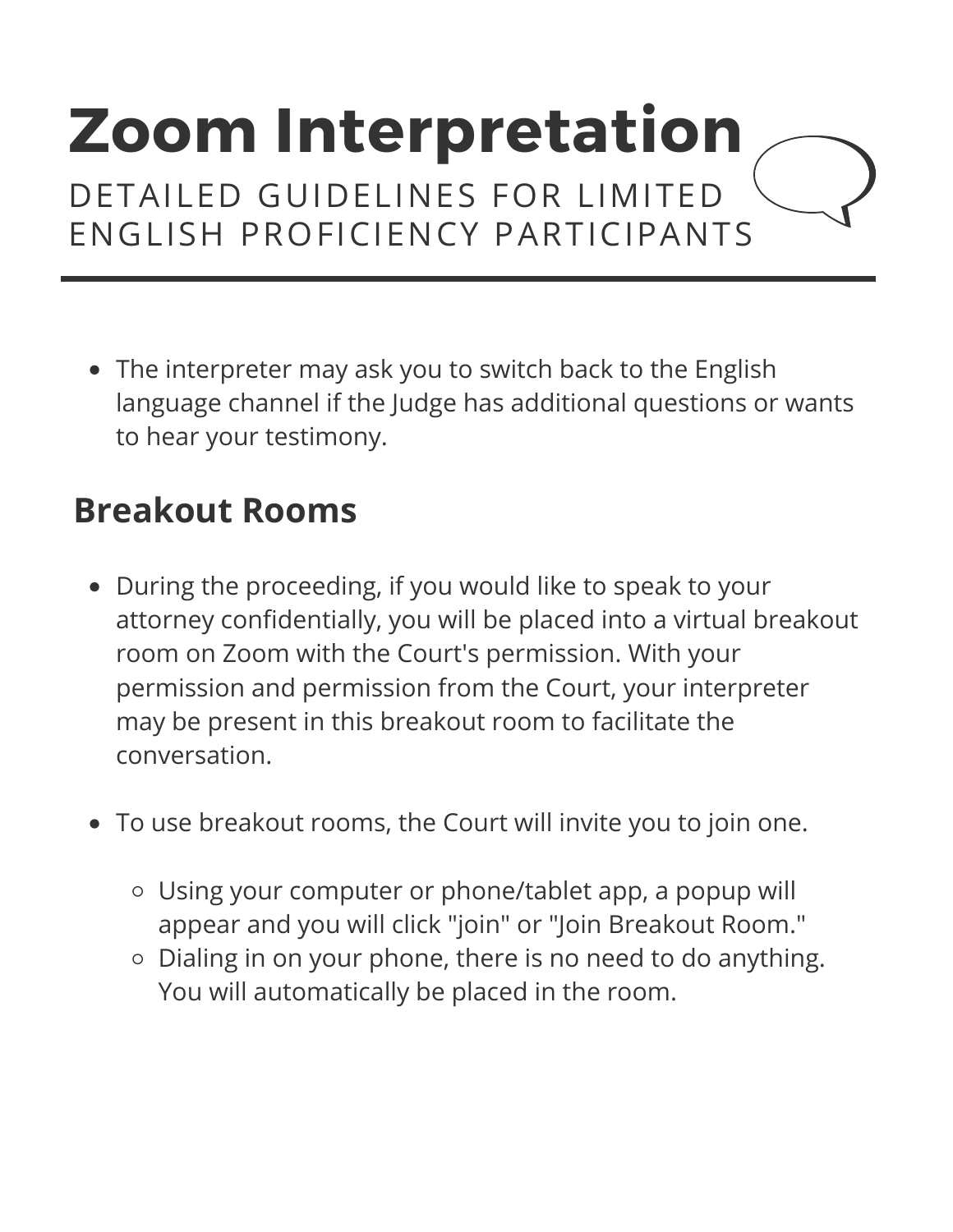DETAILED GUIDELINES FOR LIMITED ENGLISH PROFICIENCY PARTICIPANTS

- When you are finished in the breakout room, you must leave the room and rejoin the main Zoom call.
	- Using your computer, click the red box that says "Leave" in the right-hand corner of your Zoom window.
	- $\circ$  Dialing in on your phone, press # on your dial pad.

### **Team Interpretation**

Depending on the length of your hearing, you may be assigned two interpreters. These interpreters will switch periodically to interpret for you. The interpreters will do this themselves and no further action is required on your part.

#### **Multiple Languages**

- Your hearing may involve interpreters of multiple languages. If you are called to testify, your language channel will be disabled. You will speak in the English language channel and your interpreter(s) will interpret consecutively.
- After your testimony concludes, your language channel will be enabled again. Click on your language channel to resume simultaneous interpretation.